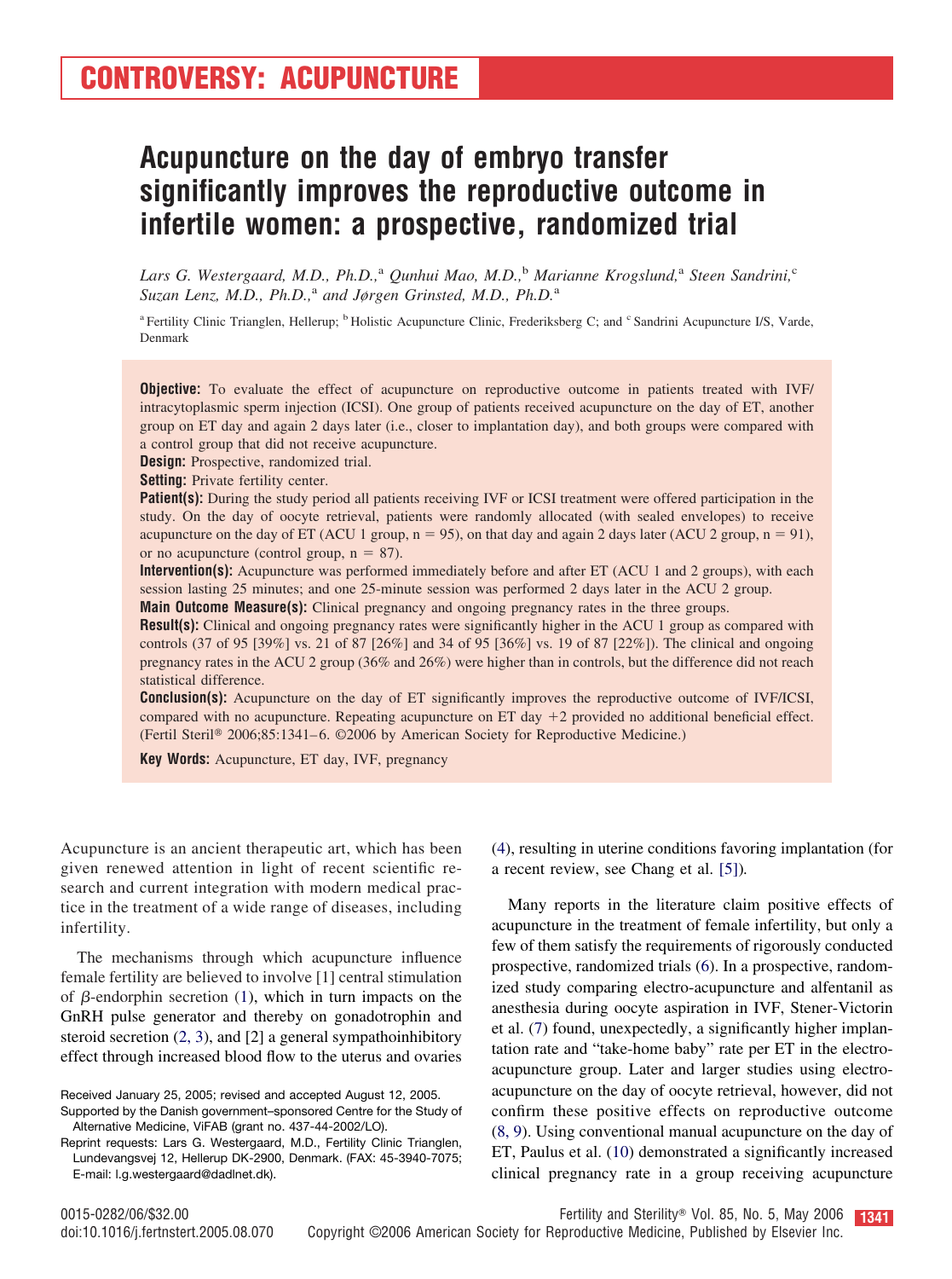| .                                                                                          |                                                                                                                                                    |                 |                       |                              |  |  |
|--------------------------------------------------------------------------------------------|----------------------------------------------------------------------------------------------------------------------------------------------------|-----------------|-----------------------|------------------------------|--|--|
| Patients included or excluded after randomization into the control group, ACU 1, or ACU 2. |                                                                                                                                                    |                 |                       |                              |  |  |
| Group                                                                                      | Total no.<br>randomized                                                                                                                            | <b>Included</b> | Excluded <sup>a</sup> | <b>Excluded</b> <sup>b</sup> |  |  |
| Control group                                                                              | 100                                                                                                                                                | 87              | 6                     |                              |  |  |
| ACU <sub>1</sub>                                                                           | 100                                                                                                                                                | 95              | 5                     | $\Omega$                     |  |  |
| ACU <sub>2</sub>                                                                           | 100                                                                                                                                                | 91              | 8                     |                              |  |  |
| Total                                                                                      | 300                                                                                                                                                | 273             | 19                    | 8                            |  |  |
|                                                                                            | <sup>a</sup> No ET owing to total failure of fertilization or poor embryo development.<br><sup>b</sup> Declined participation after randomization. |                 |                       |                              |  |  |
|                                                                                            | Westergaard. Acupuncture on ET day improves IVF outcome. Fertil Steril 2006.                                                                       |                 |                       |                              |  |  |

 $(n = 80)$  as compared with a control group  $(n = 80)$  not receiving acupuncture.

Accepting the above notion that the positive effects of acupuncture on the day of oocyte retrieval and on the day of ET might be mediated through effects on local ovarian and uterine blood flow, enhancing the quality of the endometrium, we hypothesized that applying acupuncture 5 days after oocyte retrieval (i.e. closer to the day of implantation, 6 –12 days after oocyte retrieval) might further optimize endometrial conditions for the embryo to implant.

In the present prospective study, women undergoing IVF/ intracytoplasmic sperm injection (ICSI) treatment were randomly allocated to one of three groups: [1] no acupuncture (control group), [2] acupuncture on the day of ET (i.e., 3 days after oocyte retrieval) (ACU 1 group), and [3] acupuncture on the ET day as above and again 2 days later (i.e., 5 days after oocyte retrieval) (ACU 2 group).

The aims of the study were to evaluate the effects of acupuncture on the reproductive outcome of IVF/ICSI treatment by comparing the rates of positive pregnancy tests, clinical pregnancy, and ongoing pregnancy/delivery in these three groups.

# **MATERIALS AND METHODS Setting and Design**

<span id="page-1-0"></span>**TABLE 1**

This prospective, randomized trial was carried out in a large, private IVF clinic in Copenhagen, Denmark from March 1, 2003 to June 30, 2004. During that period, all couples admitted to the clinic for IVF or ICSI treatment of infertility were consecutively invited to participate. At the start of hormonal stimulation for IVF/ICSI, all patients were informed orally and in writing about the aims and practical details of the project, and willingness to participate was confirmed in writing. The study was approved by the institutional review board of the cities of Copenhagen and Frederiksberg (no. 01-203/02).

By design, the study population comprised an unselected average of couples seeking infertility treatment in our clinic.

The only inclusion criterion for participation in the study was the couples' consent to be randomized to one of three groups (see below), independent of infertility diagnosis, number of previous ART attempts, and hormonal treatment in the actual cycle. Patients who after randomization did not achieve ET or who for personal reasons did not want to participate further were excluded from the study (Table 1).

On the basis of the data previously published by Paulus et al. [\(9\)](#page-5-0), combined with an average 25% clinical pregnancy rate per ET in our clinic during the previous 5 years, power calculations (Medcalc software, Mariakerke, Belgium) anticipated that a significant difference in clinical pregnancy rate of 11% between no acupuncture and acupuncture would require approximately 100 patients in the control group and 200 patients in the acupuncture groups.

# **Randomization**

During the study period of 16 months, a total of approximately 1000 couples underwent IVF or ICSI treatment in our clinic. Of these, a total of 300 couples accepted participation in the study and were randomized to one of three groups by the drawing of a sealed envelope on the day of oocyte retrieval. After randomization, 27 patients were excluded for various reasons (Table 1). Of the remaining 273 patients, 87 were allocated to no acupuncture (control group), 95 to acupuncture on the day of ET (ACU 1 group), and 91 to receive acupuncture on the day of ET and 2 days later.

#### **Acupuncture**

The acupuncture points used in the present study were, as in the study by Paulus et al. [\(10\)](#page-5-0), chosen in agreement with the concepts of traditional Chinese medicine. According to these, the kidney system dominates the reproductive system, the liver (LR) regulates *Qi* (vital force and energy), and spleen (SP) and stomach (ST) are sources of *Qi* and blood. Spleen 6 (SP6) is the crossing point of the spleen, kidney, and liver meridians and is considered the key point in treating infertility. Needling SP6, SP8, SP10, ST36, and ST29 aims to provide improved blood perfusion and more energy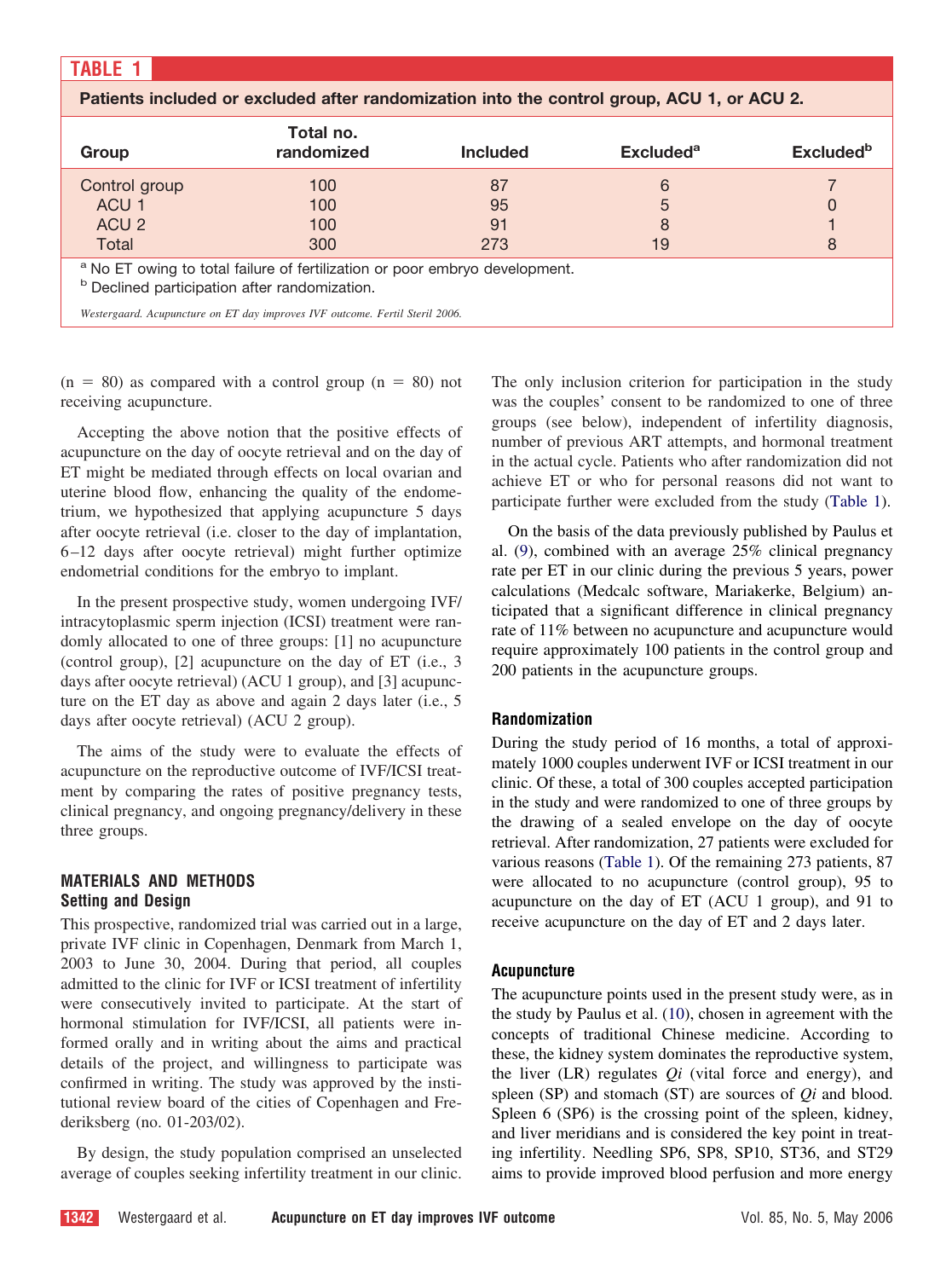to the uterus. Large intestine 4 (LI4) and LR3 are the so-called "four gates points," which are commonly used to open relevant meridians and calm the mind. Combining them with pericardium 6 (PC6) and DU20 would relax the patient.

In the ACU 1 group, acupuncture was given on the day of ET (i.e., 3 days after oocyte retrieval) in two sessions lasting 25 minutes immediately before and after ET. Acupoints before ET included DU20 (*Baihui*), ST29, SP8, PC6, and LR3. Acupoints after ET were ST36, SP6, SP10, and LI 4.

Needles were inserted into the above points and manipulated until needle-sensation was obtained, (i.e., *Deqi*—a feeling of, for example, soreness or numbness, distension or pain). After 10 minutes of retention, the needles were again manipulated to maintain *Deqi*. Fifteen minutes later, the needles were removed.

For the ACU 2 group, the same acupuncture protocol as for the ACU 1 group was applied on the day of ET. In addition, this group received one acupuncture session of 25 minutes' duration 2 days after ET (i.e., 5 days after oocyte retrieval), to the following acupoints: DU20, Ren 3, ST29, SP10, SP6, ST36, and LI 4. The acupoints chosen for this session aimed at general relaxation and improvement of uterine blood perfusion, to further enhance endometrial receptivity for implantation. Manipulation and retention was the same as in the previously described procedure.

The patients in the control group followed the clinic's routine procedure (i.e., had bed rest for 1 hour after ET before leaving the clinic).

All acupuncture procedures in the present study were administered by nurses who, before the initiation of the project, were instructed carefully by two professional acupuncture practitioners (Q.M. and S.S.), who supervised the procedures by frequent visits throughout the study period. One of the nurses (M.K.), who was working daily in the clinic, performed approximately half of all acupunctures (94 of 186), whereas the other eight nurses, assisting during weekends and holidays, performed from 3 to 24 acupunctures each.

#### **Hormone Treatments and IVF/ICSI Procedures**

Apart from the acupuncture, all patients were treated according to well-established standard regimens of the clinic. These included [1] long protocol GnRH agonist down-regulation from the midluteal phase, followed by gonadotropin stimulation after down-regulation had been ascertained by ultrasound and serum  $E_2$  levels <200 pmol/L, or [2] a short protocol including gonadotropin stimulation from day 2 of the cycle combined with a flexible antagonist protocol, or [3] in a few cases, no hormone stimulation at all.

In all cases, an ovulatory dose of hCG (Pregnyl; Organon, Skovlunde, Denmark) was administered 36 hours before oocyte retrieval. Oocytes were retrieved by ultrasoundguided transvaginal aspiration with automated suction. In cases of male factor or idiopathic infertility, ICSI was used for fertilization. A maximum of three embryos was transferred back to the uterus after 3 days of culture. Surplus transferable embryos (i.e. more than six even blastomeres and 20% fragmentation) were cryopreserved.

Luteal support was given to all patients, administered as intravaginal P pessaries (Cyclogest; Alpharma, Barnstaple, United Kingdom; 400 mg three times daily) and oral  $E<sub>2</sub>$ tablets (Nycomed Danmark, Roskilde, Denmark; 2 mg twice daily) from the day of ET until 12 to 13 days after ET, when a pregnancy test was performed by measurement of serum hCG. Patients with a positive pregnancy test result (serum  $hCG > 10$  IU/L) were scanned by ultrasound 3 weeks later, and a clinical pregnancy was diagnosed by the presence of at least one intrauterine gestational sac on that occasion. An ongoing pregnancy was defined as the presence of a viable intrauterine fetus beyond 12 weeks' gestation.

#### **Statistical Methods**

Data were expressed as mean  $\pm$  SEM. Student's *t*-test was used to test for possible imbalances between the groups regarding the following variables: patient age, body mass index, duration of infertility, mean number of stimulation days, consumption of FSH during stimulation, and mean number of oocytes retrieved, fertilized, cryopreserved, and transferred, and number of transferable embryos. Fisher's exact test was applied to compare frequencies between groups, such as rates of pregnancy, clinical pregnancy, and ongoing pregnancy and delivery. A  $P$  value  $\leq .05$  was considered significant.

# **RESULTS**

A total of 273 women were included in the study [\(Table 1\)](#page-1-0). Of these, 87 were allocated to no acupuncture (control group), 95 to acupuncture on the day of ET only (ACU 1 group), and 91 to acupuncture on the day of ET day and again 2 days later (ACU 2 group). Demographic characteristics were comparable among the groups, with no significant differences with regard to age (median, 37 years; range, 24 – 45 years), body mass index, duration of infertility, proportion of primary fertility, number of previous IVF/ICSI attempts, and cause of infertility [\(Table 2\)](#page-3-0). The distribution of ovarian stimulation regimens (i.e., no hormonal stimulation or short [antagonist] protocol or long [agonist] protocol) was not significantly different among the three groups (no stimulation: 2%, 1%, and 3%; short protocol: 24%, 19%, and 18%; long protocol: 74%, 80%, and 79% in the control, ACU 1, and ACU 2 groups, respectively). In addition, the mean  $(\pm$ SEM) number of stimulation days and mean  $(\pm$ SEM) total consumption of gonadotropin in the three groups was similar (stimulation days:  $11.2 \pm 0.3$ ,  $11.5 \pm 0.2$ , and  $11.6$  $\pm$  0.3; total consumption of gonadotropin (IU): 2543  $\pm$  118,  $2598 \pm 103$ , and  $2660 \pm 123$ , respectively, in the control, ACU 1, and ACU 2 groups).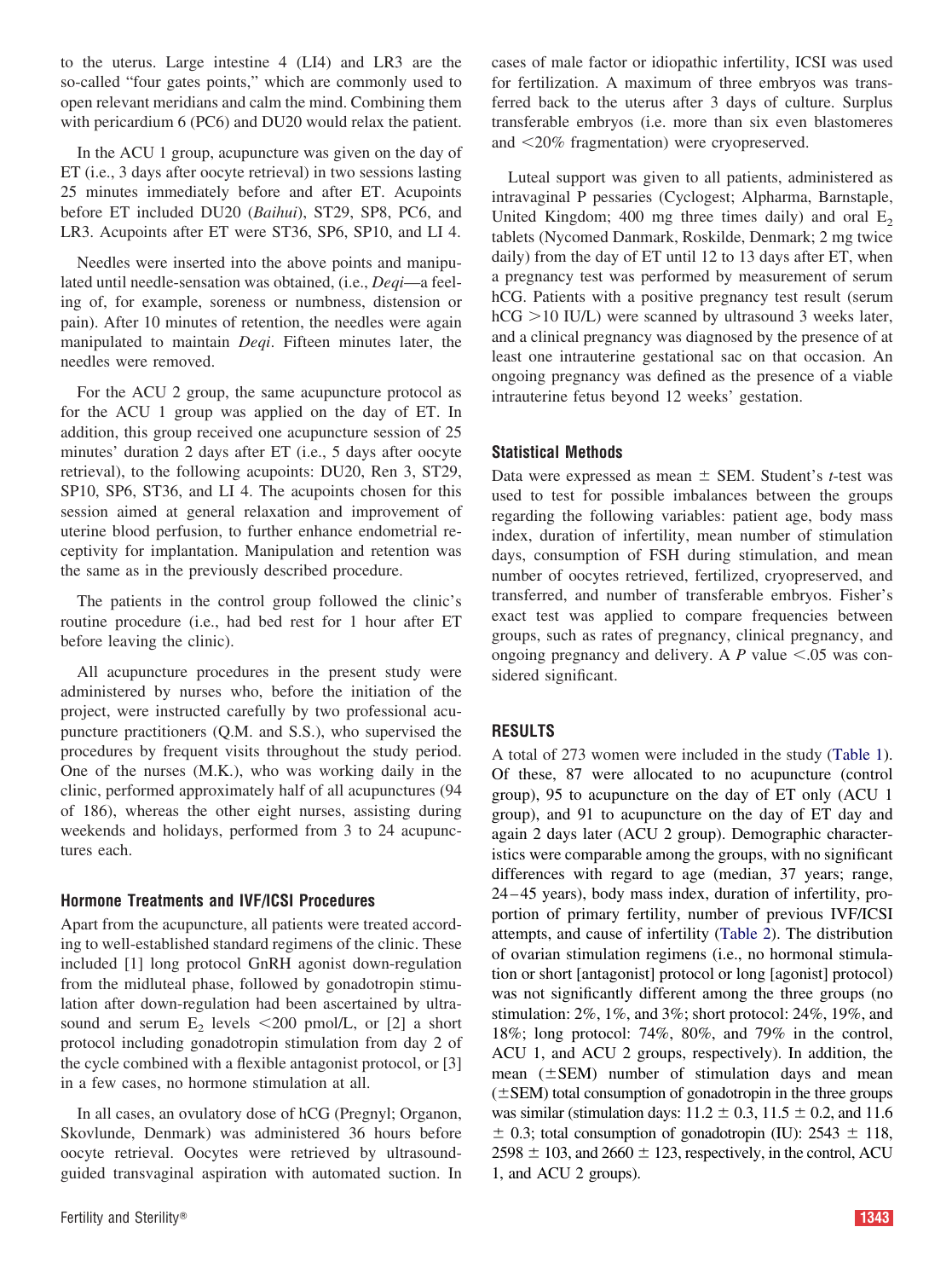# <span id="page-3-0"></span>**TABLE 2**

**Demographic characteristics of the study population.**

| ACU <sub>1</sub><br>ACU <sub>2</sub><br><b>Control group</b><br><b>Characteristic</b><br>$(n = 95)$<br>$(n = 91)$<br>$(n = 87)$<br>$37(27-45)$<br>$37(27-45)$<br>$37(24 - 45)$<br>Age (y), median (range)<br>BMI ( $kg/m2$ ), median (range)<br>$23(16-40)$<br>$22(18-34)$<br>$23(18-32)$<br>$4(1-10)$<br>Duration of infertility (y), median (range)<br>$4(1-9)$<br>$3(1-9)$<br>37<br>Primary infertility (%)<br>45<br>44<br>Previous IVF attempts (%)<br>36<br>37<br>30<br>0<br>64<br>67<br>70<br>$\geq$ 1<br>Causes of infertility (%)<br>19<br>15<br>22<br>Tubal<br>19<br>14<br>11<br>Anovulatory<br>Endometriosis<br>0<br>$\overline{4}$<br>20<br>19<br>Male<br>24<br>16<br><b>Mixed</b><br>14<br>14 |                   |    |  |
|-----------------------------------------------------------------------------------------------------------------------------------------------------------------------------------------------------------------------------------------------------------------------------------------------------------------------------------------------------------------------------------------------------------------------------------------------------------------------------------------------------------------------------------------------------------------------------------------------------------------------------------------------------------------------------------------------------------|-------------------|----|--|
|                                                                                                                                                                                                                                                                                                                                                                                                                                                                                                                                                                                                                                                                                                           |                   |    |  |
| 26<br>30                                                                                                                                                                                                                                                                                                                                                                                                                                                                                                                                                                                                                                                                                                  | <b>Idiopathic</b> | 26 |  |
| Westergaard. Acupuncture on ET day improves IVF outcome. Fertil Steril 2006.                                                                                                                                                                                                                                                                                                                                                                                                                                                                                                                                                                                                                              |                   |    |  |

Table 3 shows the mean  $(\pm$ SEM) number of oocytes retrieved and fertilized and the number of transferred and transferable embryos in the three groups. There were no significant differences between the groups.

The reproductive outcomes in the three groups are shown in [Table 4.](#page-4-0) Of the 273 women, 100 (37%) became pregnant; of these, 91 (33%) had clinical pregnancy and 77 (28%) had ongoing pregnancy (beyond 12 weeks' gestation) or delivery. The rates of positive pregnancy test results, clinical pregnancies, and ongoing pregnancy or delivery were all significantly higher in the ACU 1 group than in the control group (positive pregnancy test: 40 of 95 (42%) vs. 24 of 87  $(28\%)$ ,  $P = .044$ ; clinical pregnancy: 37 of 95 (39%) vs. 21 of 87 (24%), *P*=.038; ongoing pregnancy or delivery: 34 of 95  $(36%)$  vs. 19 of 87  $(22%)$ ,  $P = .049$ ). The numbers and rates of positive pregnancy tests, clinical pregnancy, and ongoing pregnancy or delivery in the ACU 2 group were all higher than in the control group, but none of these differences were statistically significant. The rate of early pregnancy loss (expressed as percentage of positive pregnancy tests) was higher in the ACU 2 group (33%) than in the control (21%) and ACU 1 (15%) groups, but the differences were not statistically significant.

# **DISCUSSION**

This prospective, randomized study demonstrates that acupuncture administered on the day of ET significantly improves the reproductive outcome in women undergoing IVF or ICSI treatment for infertility. Thus, our results confirm and extend those of the only comparable prospective, randomized study previously reported [\(10\)](#page-5-0). The acupuncture procedures used in the ACU 1 group of the present study

| <b>TABLE 3</b>                                                                                                                                                       |                                                                                       |                                                                                          |                                                                                       |  |  |  |
|----------------------------------------------------------------------------------------------------------------------------------------------------------------------|---------------------------------------------------------------------------------------|------------------------------------------------------------------------------------------|---------------------------------------------------------------------------------------|--|--|--|
| Oocytes and embryos retrieved per cycle                                                                                                                              |                                                                                       |                                                                                          |                                                                                       |  |  |  |
| Variable                                                                                                                                                             | <b>Control group</b><br>$(n = 87)$                                                    | ACU 1<br>$(n = 95)$                                                                      | ACU 2<br>$(n = 91)$                                                                   |  |  |  |
| Oocytes retrieved<br>ICSI, $n$ $(\%)$<br>Oocytes fertilized<br>Embryos transferred<br>Embryos cryo preserved<br>Transferable embryos (transferred $+$ cryopreserved) | $10.6 + 0.7$<br>36 (37)<br>$7.4 + 0.6$<br>$2.0 \pm 0.1$<br>$2.4 + 0.4$<br>$4.3 + 0.4$ | $10.4 + 0.3$<br>42 (44)<br>$7.0 + 0.4$<br>$2.1 \pm 0.05$<br>$1.9 + 0.3$<br>$4.0 \pm 0.3$ | $10.7 + 0.6$<br>35(38)<br>$7.6 + 0.6$<br>$2.1 + 0.06$<br>$2.4 + 0.4$<br>$4.5 \pm 0.4$ |  |  |  |
| Note: Data are mean $\pm$ SEM unless otherwise noted.<br>Westergaard. Acupuncture on ET day improves IVF outcome. Fertil Steril 2006.                                |                                                                                       |                                                                                          |                                                                                       |  |  |  |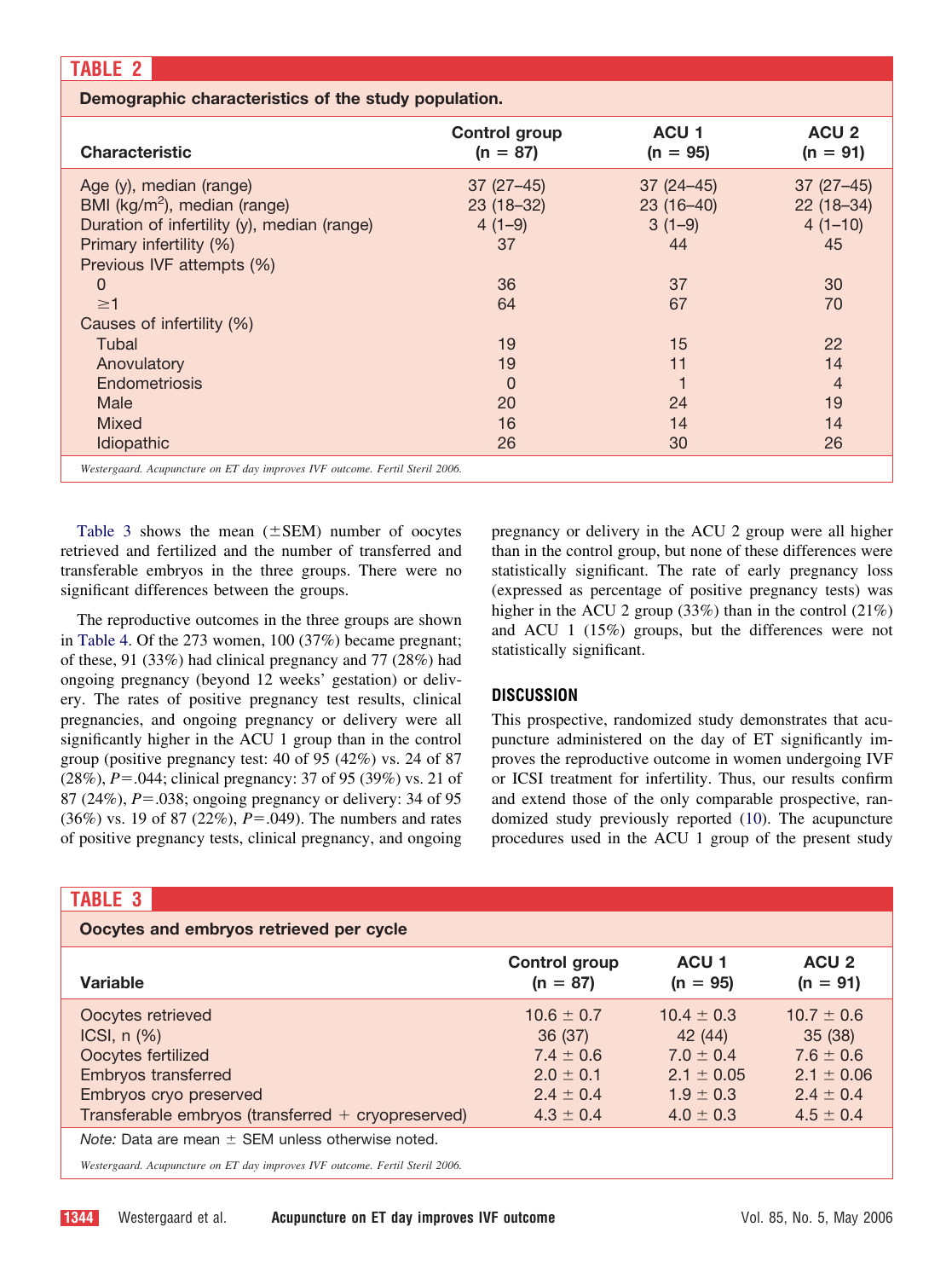<span id="page-4-0"></span>

| <b>TABLE 4</b>                                                                                                                                                                                                            |                                                                      |                                                                        |                                                      |
|---------------------------------------------------------------------------------------------------------------------------------------------------------------------------------------------------------------------------|----------------------------------------------------------------------|------------------------------------------------------------------------|------------------------------------------------------|
| <b>Reproductive outcomes per ET.</b>                                                                                                                                                                                      |                                                                      |                                                                        |                                                      |
| <b>Reproductive outcome</b>                                                                                                                                                                                               | <b>Control group</b><br>$(n = 87)$                                   | ACU 1<br>$(n = 95)$                                                    | ACU <sub>2</sub><br>$(n = 91)$                       |
| Positive pregnancy test<br>Clinical pregnancy<br>Early pregnancy loss, n (% of positive pregnancy tests)<br>Ongoing pregnancy/delivery<br>Implantation rate, % (no. of gestational sacs/no. of<br>transferred embryos)    | $24(28)^a$<br>$21 (24)^{b}$<br>5(21)<br>19 $(22)^{c}$<br>18 (32/178) | 40 $(42)^a$<br>$37(39)^b$<br>6(15)<br>34 $(36)^{\circ}$<br>21 (42/200) | 36(40)<br>33 (36)<br>12(33)<br>24(26)<br>19 (36/192) |
| Data are n (%), unless otherwise noted. Fisher's exact test (two-tailed):<br>$^{\circ}P = .044$ .<br>$P = .038$ .<br>$^{\circ}P = .049$ .<br>Westergaard. Acupuncture on ET day improves IVF outcome. Fertil Steril 2006. |                                                                      |                                                                        |                                                      |

were very similar to those used in the Paulus et al. study [\(10\)](#page-5-0), except for the additional use of auricular acupuncture in the latter.

In the present study, an additional group of patients were randomized to receive acupuncture twice, on the day of ET and on ET day  $+2$  (ACU 2 group). Although the clinical and ongoing pregnancy rates were higher in the ACU 2 group than in the control group, the differences did not reach statistical significance. However, this might relate to the relatively small size of the groups. Combining the acupuncture groups resulted in a significant improved reproductive outcome as compared with the control group, suggesting a beneficial effect on the day of ET, whereas acupuncture on ET day  $+2$  (i.e. closer to the day of implantation) was without additional beneficial effect.

With the application of modern Western scientific principles, the underlying physiologic mechanisms of acupuncture are now increasingly being documented [\(5\)](#page-5-0). Effects of acupuncture in relation to female infertility might be mediated through central effects on the release of neurotransmitters, including  $\beta$ -endorphin and serotonin, which in turn influence GnRH release and thereby impact on pituitary gonadotropin secretion, ovarian follicular growth, ovulation, and fertility [\(2, 3, 5\)](#page-5-0).

In addition to this central effect on the hypothalamic– pituitary– ovarian axis, acupuncture exerts a general sympathoinhibitory effect, which locally might reduce uterine artery impedance and thus increase uterine and ovarian blood flow. With Doppler ultrasound, this effect of serial electroacupuncture was documented in 10 infertile women who were down-regulated by GnRH analogue to avoid the effect of endogenous hormones [\(4\)](#page-5-0). It was proposed that the effect on uterine blood flow might improve the growth and thickness of the endometrium, rendering it more receptive to implantation of the early embryo [\(4\)](#page-5-0). This notion seemed supported by the results of a later prospective, randomized study by the same group, in which electro-acupuncture was compared with alfentanil for analgesia during oocyte retrieval. Although the effect on fertility was not the primary objective of that study, a significantly higher implantation rate and ongoing pregnancy rate was found in the electroacupuncture group as compared with the alfentanil group [\(7\)](#page-5-0). Later and larger prospective, randomized studies by the same group, however, were not able to confirm this positive effect on the reproductive outcome of electro-acupuncture administered on the day of oocyte retrieval [\(8, 9\)](#page-5-0).

Measuring uterine artery pulsatility index on the day of acupuncture (i.e. the day of ET), Paulus et al. [\(10\)](#page-5-0) could not demonstrate significant differences between the acupuncture and control groups, although as mentioned above there was a significant difference in reproductive outcome between the two groups [\(10\)](#page-5-0). The discrepancy between this finding and the above might relate to differences in setup (i.e., electroacupuncture vs. manual technique and administration of acupuncture on the day of oocyte retrieval vs. the day of ET).

In the present study, we did not try to measure uterine blood flow during ET or before, and the present results therefore do not contribute to the discussion regarding whether the positive effects of acupuncture could be attributed to improved endometrial blood flow (and oxygen tension?). Another possibility could be that acupuncture indirectly, through effects on ovarian and endometrial blood flow, or directly impacts on local humoral factors (hormones, peptide growth factors) that are involved in the regulation of implantation. Experiments with administration of acupuncture during the preovulatory phase of the menstrual cycle have shown that the amount of LH and P in the circulation is increased after needling, and 2–6 hours later the LH peak occurs [\(11\)](#page-5-0). Whether such effects of acupuncture are also reflected in variations in the circulating levels of hormones and other substances in the luteal phase is not